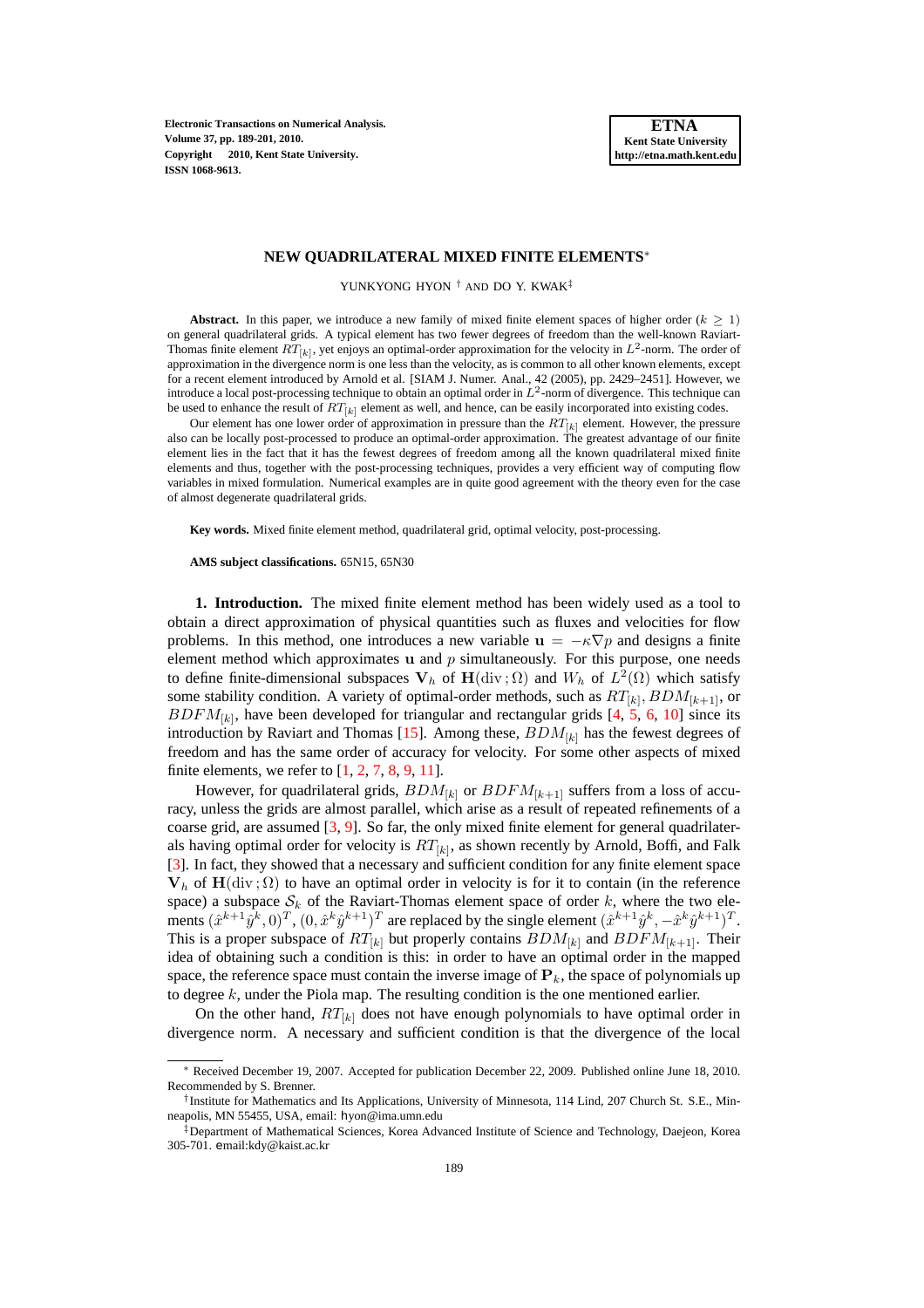## 190 Y. HYON AND D. Y. KWAK

velocity space contains (again in the reference space) the space  $\mathcal{R}_k$  defined as the space of all polynomials in each variable up to degree  $k + 1$  except constant multiples of the term  $\hat{x}^{k+1}\hat{y}^{k+1}$ . However, the pressure space of  $RT_{[k]}$  is a proper subspace of  $\mathcal{R}_k$ . Thus, one has to enrich the pressure space and this, in turn, necessitates the enrichment of the velocity space to satisfy the stability condition: div  $\mathbf{\hat{V}}(\hat{K}) = \mathbf{\hat{W}}(\hat{K})$ . Hence, Arnold, Boffi, and Falk introduced a new element, called  $ABF_{[k]}$ , which has significantly more degrees of freedom than  $RT_{[k]}$ :  $ABF_{[0]}$  has six for velocity and three for pressure, and  $ABF_{[1]}$  has sixteen and eight, respectively, for each element.

The purpose of this paper is to propose a new mixed finite element space which lies between  $BDFM_{[k+1]}$  and  $RT_{[k]}$  ( $k \geq 1$ ), yet has an optimal order for velocity on general quadrilateral grids. Obviously, this element has the smallest number of degrees of freedom among all possible mixed finite elements having optimal order for velocity on general quadrilateral grids. Our element for  $k = 1$  has eleven degrees of freedom for velocity and three for pressure, and a total of  $4k + 6$  fewer degrees of freedom than  $ABF_{[k]}$  on each element.

Next we introduce a local post-processing of pressure variable to have optimal order, after which we show how this post-processed pressure solution can be used to find optimal divergence.

The organization of this paper is as follows. In the next section, we introduce some basic material for mixed methods, focused on quadrilateral grids. Our new element is introduced and analyzed in Section 3. In Section 4, post-processing techniques to obtain an optimal order in pressure and divergence are presented. Finally, numerical results for our new elements together with the post-processing of pressure and divergence are presented in Section 5.

**2. Mixed finite element for quadrilateral grids.** Let  $\Omega$  be a bounded polygonal domain in  $\mathbb{R}^2$  with the boundary  $\partial\Omega$ . We consider the following second-order elliptic boundary value problem:

<span id="page-1-0"></span>(2.1) 
$$
-\operatorname{div}(\kappa \nabla p) + cp = f, \quad \text{in } \Omega, p = 0, \quad \text{on } \partial \Omega,
$$

where  $\kappa = \kappa(\mathbf{x})$  is a symmetric and uniformly positive definite matrix, and c and f are any reasonable functions that guarantee the existence of a unique solution. Let us introduce a vector variable  $\mathbf{u} = -\kappa \nabla p$  and rewrite the problem [\(2.1\)](#page-1-0) in the mixed form

<span id="page-1-1"></span>(2.2) 
$$
\mathbf{u} + \kappa \nabla p = 0, \text{ in } \Omega,
$$

$$
\text{div } \mathbf{u} + cp = f, \text{ in } \Omega,
$$

$$
p = 0, \text{ on } \partial \Omega.
$$

We need to describe some function spaces. For any domain  $\Omega$ , we let  $L^2(\Omega)$  be the space of all square integrable functions on  $\Omega$  equipped with the usual inner product  $(\cdot, \cdot)_{\Omega}$ . Let  $H^{i}(\Omega) = W^{i,2}(\Omega)$  be the Sobolev spaces of order  $i = 0, 1, \dots$ , with obvious norms. Now, let  $\mathbf{H}^{i}(\Omega)$  be the space of vectors  $\mathbf{u} = (u, v)$  whose components lie in  $H^{i}(\Omega), i = 0, 1, \cdots$ . For both of the spaces  $H^i(\Omega)$  and  $\mathbf{H}^i(\Omega)$ ,  $i = 0, 1, 2, \cdots$ , we shall denote their norms(seminorms) by  $\|\cdot\|_{i,\Omega}(\|\cdot\|_{i,\Omega})$ , and the subscript  $\Omega$  will be dropped when it is clear from the context. Also, let  $\mathbf{V} = H(\text{div}; \Omega) = {\mathbf{v} \in (L^2(\Omega))^2 : \text{div } \mathbf{v} \in L^2(\Omega)}$  with norm  $\|\mathbf{v}\|_{H(\text{div}; \Omega)}^2 =$  $\|\mathbf{v}\|_0^2 + \|\text{div } \mathbf{v}\|_0^2$ , and let  $W = L^2(\Omega)$ . Then we have the following variational form for [\(2.2\)](#page-1-1):

<span id="page-1-2"></span>(2.3) 
$$
(\kappa^{-1} \mathbf{u}, \mathbf{v}) - (\text{div } \mathbf{v}, p) = 0, \quad \forall \mathbf{v} \in \mathbf{V},
$$

$$
(\text{div } \mathbf{u}, q) + (cp, q) = (f, q), \quad \forall q \in W.
$$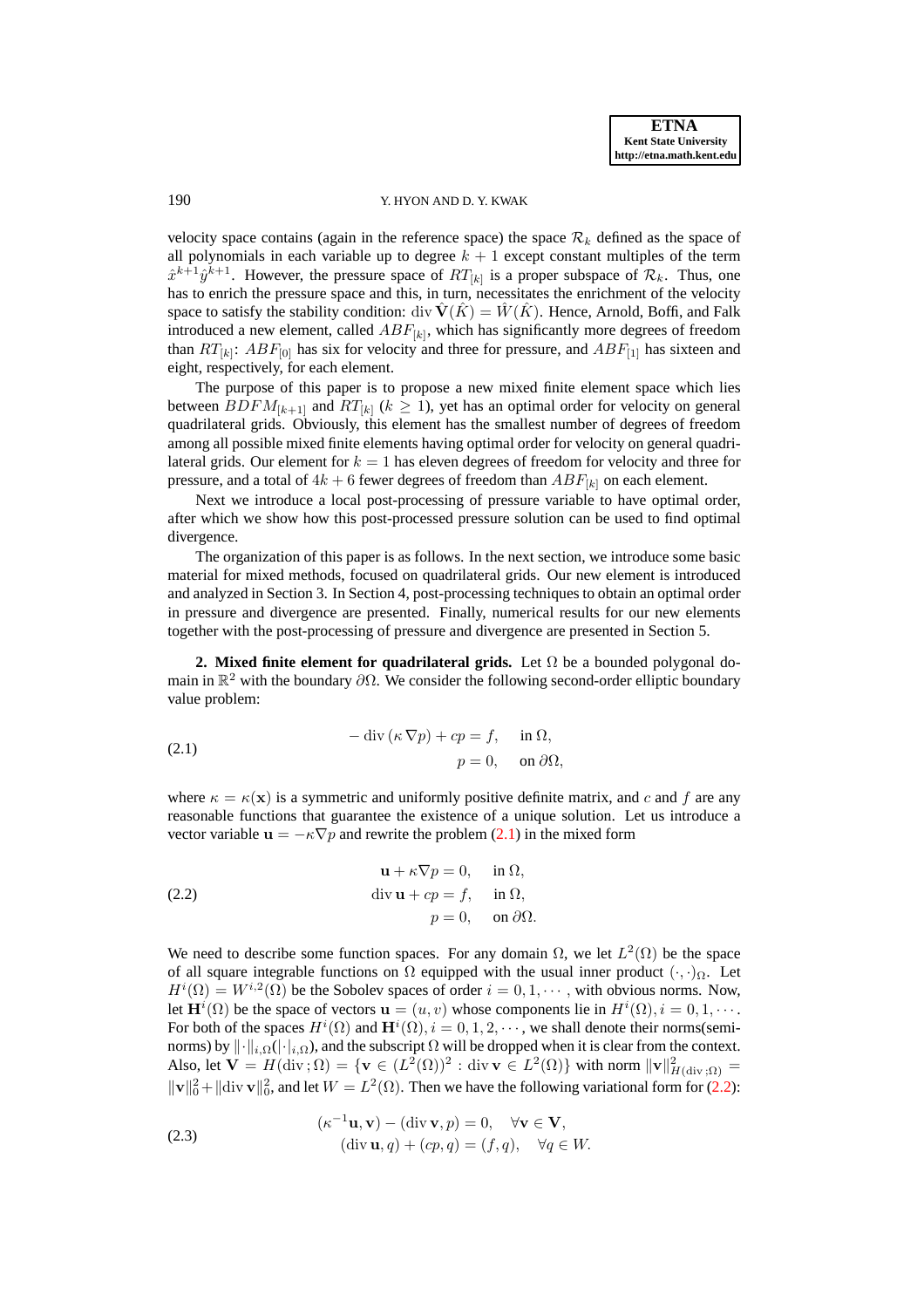This problem is well-posed by the theory of Brezzi [\[16\]](#page-12-12), since the form  $(\kappa^{-1} \cdot, \cdot)$  is coercive and the form  $(\text{div } \mathbf{u}, q)$  satisfies the inf-sup condition. Let  $(\mathbf{u}, p) \in \mathbf{V} \times W$  be the unique solution pair for which we would like to find an approximation using finite element spaces. For each  $h > 0$ , let  $\mathcal{T}_h = \{K\}$  be a triangulation of the domain  $\overline{\Omega}$  into closed triangles, rectangles, or convex quadrilaterals whose diameters are bounded by  $h$ . Assume that we have some approximating spaces  $V_h \subset V$  and  $W_h \subset W$  based on these grids. Then the corresponding finite dimensional problem becomes: Find  $(\mathbf{u}_h, p_h) \in \mathbf{V}_h \times W_h$  such that

<span id="page-2-2"></span>(2.4) 
$$
(\kappa^{-1} \mathbf{u}_h, \mathbf{v}_h) - (\text{div } \mathbf{v}_h, p_h) = 0, \quad \forall \mathbf{v}_h \in \mathbf{V}_h, (\text{div } \mathbf{u}_h, q_h) + (cp_h, q_h) = (f, q_h), \quad \forall q_h \in W_h.
$$

First, we assume a triangular or rectangular grid. If the spaces  $V_h$  and  $W_h$  are chosen to satisfy a certain compatibility condition known as discrete inf-sup condition together with a certain approximation property, then it is well-known [\[15,](#page-12-4) [16\]](#page-12-12), under a certain shape-regularity of  $\mathcal{T}_h$ , that

<span id="page-2-0"></span>
$$
(2.5) \|\mathbf{u}-\mathbf{u}_h\|_0 + \|\text{div}(\mathbf{u}-\mathbf{u}_h)\|_0 + \|p-p_h\|_0 \le Ch^{k+1}(\|\mathbf{u}\|_{k+1} + |\text{div}\,\mathbf{u}|_{k+1}),
$$

where k is the order of approximation of the space  $V_h$  and  $W_h$ .

Next, we consider quadrilateral grids. Let K be a quadrilateral with diameter  $h_K$  whose vertices are  $a_i = (x_i, y_i)$ ,  $i = 1, 2, 3, 4$ . Also, let  $\hat{K}$  be the unit square reference element with vertices  $\hat{\mathbf{a}}_i = (\hat{x}_i, \hat{y}_i), i = 1, 2, 3, 4$ . Then there exists a unique bilinear map  $F_K$  from  $\hat{K}$  onto  $\hat{K}$  satisfying

$$
F_K(\hat{\mathbf{a}}_i) = \mathbf{a}_i, \quad i = 1, \dots, 4.
$$

We let  $DF_K$  denote its derivative and let  $J_K$  be the Jacobian determinant. Let  $S_i$  be the subtriangle of K with vertices  $a_{i-1}$ ,  $a_i$ , and  $a_{i+1}$ ,  $i = 1, ..., 4$ , where  $a_{i+4} = a_i$ .

We assume the usual shape regularity of  $\mathcal{T}_h$  in the sense of [\[12\]](#page-12-13): There exists a positive constant  $\sigma$  such that

$$
h_K \leq \sigma \rho_K, \quad \forall K \in \mathcal{T}_h,
$$

where  $\rho_K$  is the minimum of the diameters of the circles inscribed in  $S_i$ ,  $i = 1, \dots, 4$ .

Now, we need to define the spaces  $V_h$  and  $W_h$ . Assuming that  $\hat{V}(K)$  and  $\hat{W}(K)$  are given, we let

$$
\mathbf{V}_h(K) = \{ \mathbf{v} = \mathcal{P}_K \hat{\mathbf{v}} : \ \hat{\mathbf{v}} \in \hat{\mathbf{V}}(\hat{K}) \},
$$

and define

$$
\mathbf{V}_h = \{\mathbf{v} \in \mathbf{V} : \mathbf{v}|_K \in \mathbf{V}_h(K)\},\
$$

where  $\mathcal{P}_K : H(\text{div}; \hat{K}) \to H(\text{div}; K)$  is the Piola transform defined by

<span id="page-2-1"></span>
$$
\mathbf{v} = \mathcal{P}_K \hat{\mathbf{v}} = \frac{DF_K}{J_K} \hat{\mathbf{v}} \circ F_K^{-1}.
$$

This transformation preserves the divergence and flux in the following sense (cf. [\[6\]](#page-12-2)): Let  $q = \hat{q} \circ F_K^{-1}$ , where  $\hat{q}$  is any scalar function on  $\hat{K}$ . Then

$$
\operatorname{div} \mathbf{v} = \frac{1}{J_K} \operatorname{div} \hat{\mathbf{v}},
$$

$$
\int_K \nabla q \cdot \mathbf{v} d\mathbf{x} = \int_{\hat{K}} \hat{\nabla} \hat{q} \cdot \hat{\mathbf{v}} d\hat{\mathbf{x}} \quad \text{for } q \in H^1(K),
$$

$$
\int_{\partial K} \mathbf{v} \cdot \mathbf{n} \, q d\mathbf{s} = \int_{\partial \hat{K}} \hat{\mathbf{v}} \cdot \hat{\mathbf{n}} \, \hat{q} d\hat{\mathbf{s}} \quad \text{for } q \in H^{1/2}(\partial K).
$$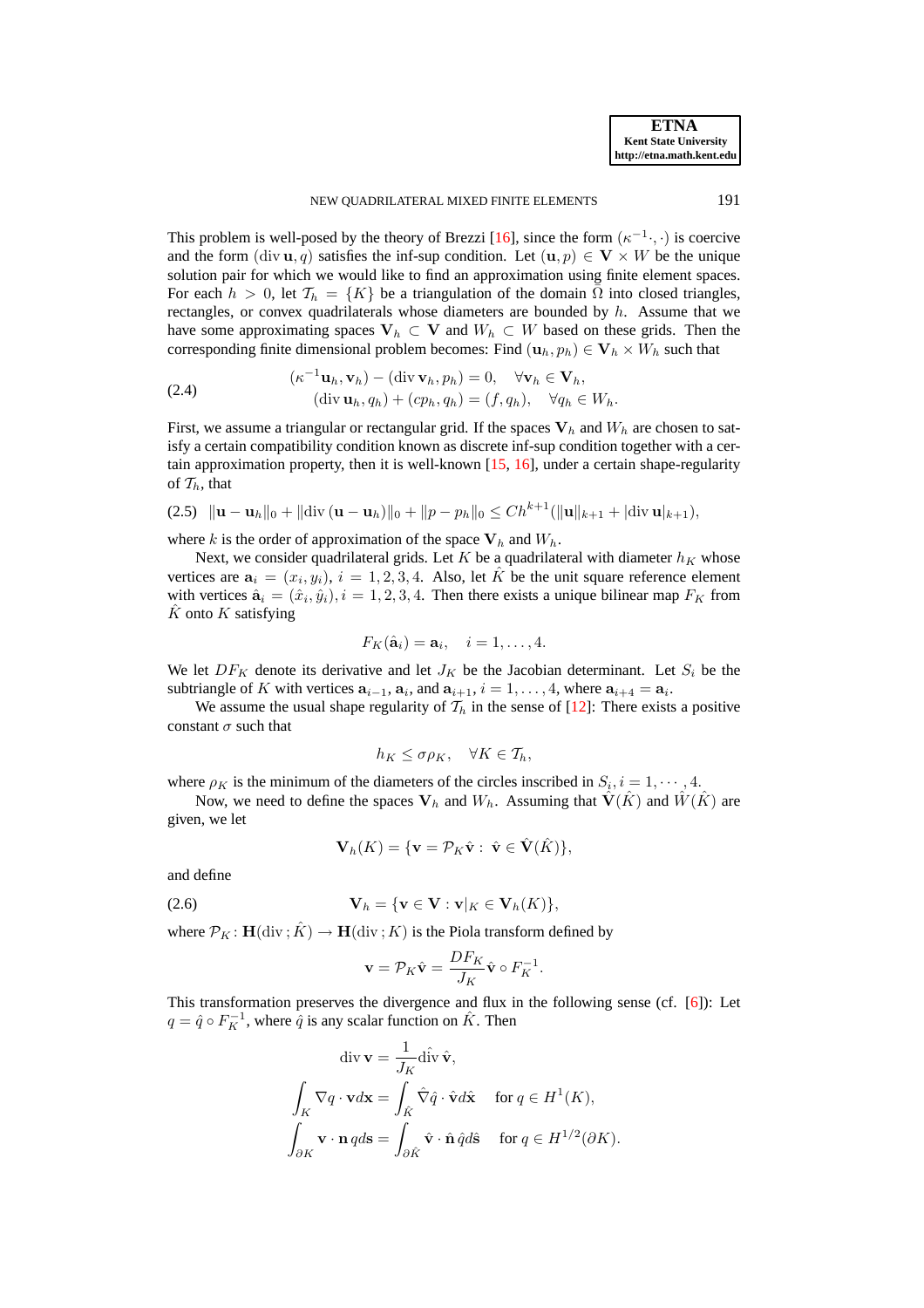### 192 Y. HYON AND D. Y. KWAK

Finally, we define the finite element space  $W_h$ . First, let

<span id="page-3-0"></span>
$$
W_h(K) = \{ q = \hat{q} \circ F_K^{-1} : \hat{q} \in \hat{W}(\hat{K}) \}
$$

and then define

(2.7) 
$$
W_h = \{q \in L^2(\Omega) : q|_K \in W_h(K)\}.
$$

A most common example of a mixed element is  $RT_{[k]}$ , which is defined as

$$
\hat{\mathbf{V}}(\hat{K}) = Q_{k+1,k}(\hat{K}) \times Q_{k,k+1}(\hat{K}), \quad \hat{W}(\hat{K}) = Q_{k,k}(\hat{K}).
$$

Here,  $Q_{i,j}(\Omega)$  for any domain  $\Omega$  is the space of polynomials of total degree i and j in each variable. For later use, we shall denote by  $P_k(\Omega)$  the space of polynomials of total degree k on  $\Omega$ . The  $RT_{[k]}$  element, as mentioned earlier, does not have optimal order in divergence: one has an estimate similar to  $(2.5)$ , but one order lower in divergence  $[15]$ . Here, we present a slightly improved form given by Arnold et al. [\[3\]](#page-12-11):

$$
\|\mathbf{u} - \mathbf{u}_h\|_0 \le Ch^{k+1} \|\mathbf{u}\|_{k+1},
$$
  

$$
\|\text{div} (\mathbf{u} - \mathbf{u}_h)\|_0 \le Ch^k \|\text{div} \mathbf{u}\|_k,
$$
  

$$
\|p - p_h\|_0 \le \begin{cases} Ch^{k+1} \|p\|_{k+1} & k \ge 1, \\ Ch \|p\|_2 & k = 0. \end{cases}
$$

One of the reason why one does not have optimal order in divergence is that div  $V_h$  does not contain enough polynomials. So, in order to improve this situation, one has to add more terms in the definition of  $\hat{V}(\hat{K})$ . As a result, Arnold et al. introduced a new space, called  $ABF_{[k]}(k \geq 0)$ , where

$$
\hat{\mathbf{V}}(\hat{K}) = Q_{k+2,k}(\hat{K}) \times Q_{k,k+2}(\hat{K}), \quad \hat{W}(\hat{K}) = \mathcal{R}_k,
$$

where  $\mathcal{R}_k$  is the subspace of  $Q_{k+1,k+1}(\hat{K})$  which is spanned by all the polynomials  $x^i y^j$ ,  $1 \leq i, j \leq k+1$ , except for  $\hat{x}^{k+1} \hat{y}^{k+1}$ .

The degrees of freedoms are  $2(k+3)(k+1)$  and  $(k+2)^2-1$ , respectively. In this case, it is shown that  $V_h(K) \supset P_k(K)$ ,  $W(K) \supset P_k(K)$  and div  $\hat{V}(\hat{K}) \supset \hat{W}(\hat{K})$ , and therefore,

(2.8) 
$$
\|\text{div}(\mathbf{u}-\mathbf{u}_h)\|_0 \leq Ch^{k+1} \|\text{div} \,\mathbf{u}\|_{k+1}.
$$

**3. A new mixed finite element.** In this section, we introduce a new mixed finite element, inspired by the study of Arnold et al. [\[3\]](#page-12-11). They introduced necessary and sufficient conditions for the optimal *velocity* and *divergence* approximations, hence designed a new element-ABF to incorporate those conditions fully. But we have found the condition for optimal *velocity* approximation is good enough to determine a new space. Based on this observation, we shall introduce a new space.

For this purpose, let us present necessary and sufficient conditions for optimal velocity and divergence approximations. Let  $\mathcal{S}_k$  ( $k \geq 1$ ) be the subspace of  $Q_{k+1,k}(\hat{K}) \times Q_{k,k+1}(\hat{K})$ , where  $(\hat{x}^{k+1}\hat{y}^k,0)$  and  $(0,\hat{x}^k\hat{y}^{k+1})$  are replaced by the single element  $(\hat{x}^{k+1}\hat{y}^k,-\hat{x}^k\hat{y}^{k+1})$ . Then we have [\[3\]](#page-12-11):

THEOREM 3.1. Suppose that  $\hat{\mathbf{V}}(\hat{K})$  contains  $\mathcal{S}_k$ . Then there exists a constant C inde*pendent of* u *such that*

<span id="page-3-1"></span>
$$
\inf_{\mathbf{v}\in\mathbf{V}_h(K)}\|\mathbf{u}-\mathbf{v}\|_0\le Ch^{k+1}|\mathbf{u}|_{k+1},\text{ for all }\mathbf{u}\in\mathbf{H}^{k+1}(K).
$$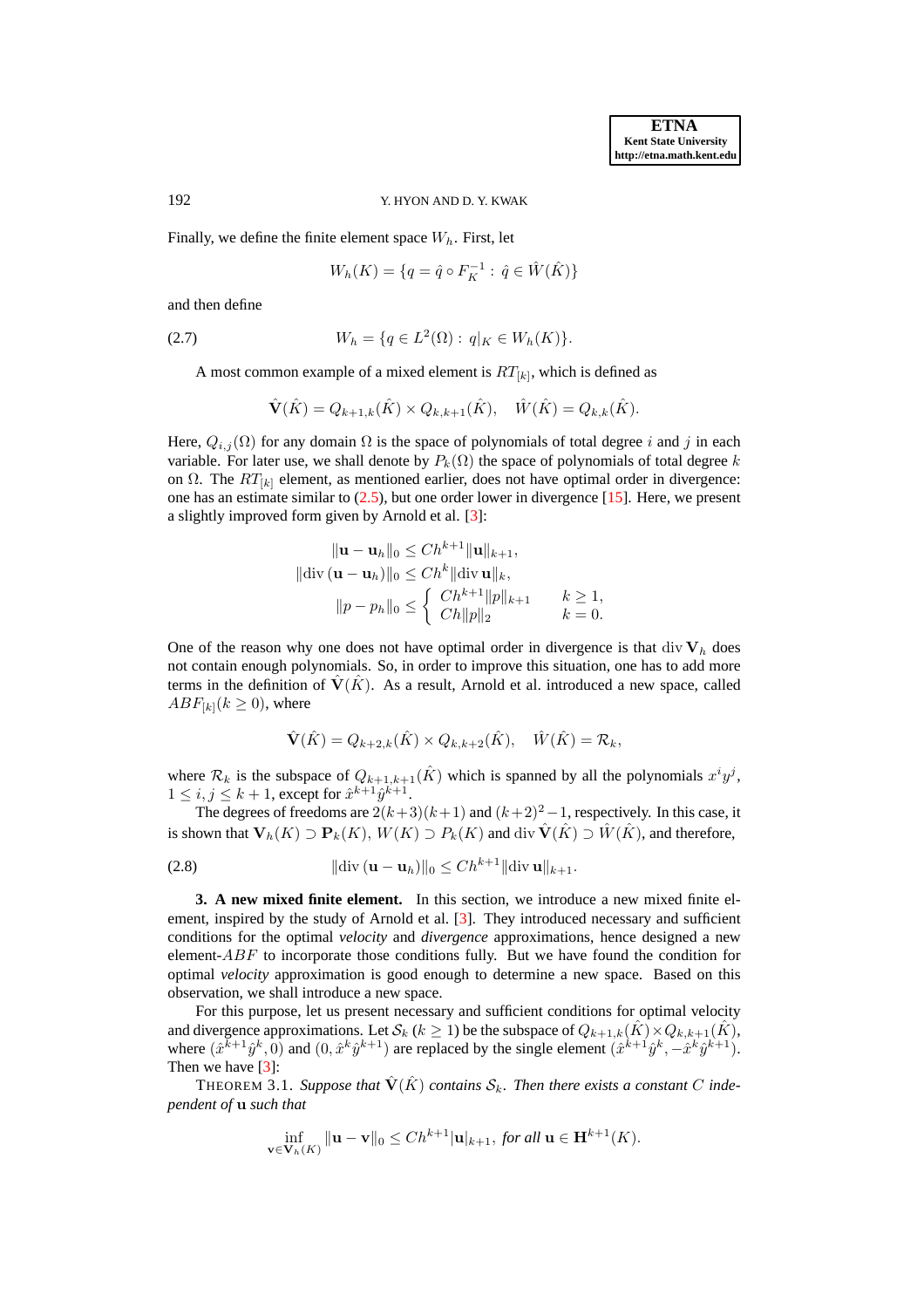<span id="page-4-5"></span>THEOREM 3.2. Suppose that  $\hat{W}(\hat{K})$  contains  $\mathcal{R}_k(k \geq 0)$ . Then there exists a constant C *independent of* u *such that*

$$
\inf_{\mathbf{v}\in\mathbf{V}_h} \|\text{div}\,\mathbf{u} - \text{div}\,\mathbf{v}\|_0 \le Ch^{k+1} |\text{div}\,\mathbf{u}|_{k+1}, \text{ for all } \mathbf{u}\in\mathbf{H}^{k+1}(K) \text{ with } \text{div}\,\mathbf{u}\in\mathbf{H}^{k+1}(K).
$$

Our new element is based on the pair  $(S_k, \mathcal{R}_{k-1})$  for  $k \geq 1$ . Define

$$
\hat{\mathbf{V}}(\hat{K}) = \mathcal{S}_k, \ \hat{W}(\hat{K}) = \mathcal{R}_{k-1}
$$

as reference spaces for our new element, and define  $V_h$  and  $W_h$  through [\(2.6\)](#page-2-1) and [\(2.7\)](#page-3-0). Then we see that the stability condition div  $\hat{\mathbf{V}}(\hat{K}) = \hat{W}(\hat{K})$  holds. Note that our pair has the degrees of freedoms  $2(k+2)(k+1) - 1$  and  $(k+1)^2 - 1$ , respectively, hence a total of two fewer than  $RT_{[k]}$  and  $4k + 6$  fewer than  $ABF_{[k]}.$ 

We will now show the unisolvence of this element. Let  $\Psi_k(\hat{K})$  be a subspace of  $Q_{k-1,k}(K) \times Q_{k,k-1}(\hat{K})$  where  $(\hat{x}^{k-1}\hat{y}^k,0)$  and  $(0,\hat{x}^k\hat{y}^{k-1})$  are replaced by the single element  $(\hat{x}^{k-1}\hat{y}^k, -\hat{x}^k\hat{y}^{k-1}).$ 

LEMMA 3.3 (Unisolvence). *For any*  $\hat{\mathbf{u}} = (\hat{u}, \hat{v}) \in S_k$ *, the conditions* 

<span id="page-4-0"></span>(3.1) 
$$
\int_{\hat{e}} \hat{\mathbf{u}} \cdot \hat{\mathbf{n}} \, \hat{q} \, d\hat{s}, \quad \hat{q} \in P_k(\hat{e}), \quad \text{for each edge } \hat{e} \text{ of } \hat{K},
$$

<span id="page-4-1"></span>(3.2) 
$$
\int_{\hat{K}} \hat{\mathbf{u}} \cdot \hat{\mathbf{v}} d\hat{\mathbf{x}}, \quad \hat{\mathbf{v}} \in \Psi_k(\hat{K})
$$

*uniquely determine*  $\hat{u}$ *.* 

*Proof.* Since the number of conditions,  $4(k+1) + (k+1)^2 - 2 + k^2 = 2(k+2)(k+1) - 1$ equals the dimension of  $S_k$ , it suffices to show that if the degrees of freedom  $(3.1) - (3.2)$  $(3.1) - (3.2)$  $(3.1) - (3.2)$  are all zero then  $\hat{\mathbf{u}} = 0$ . The first degree of freedom [\(3.1\)](#page-4-0) implies that  $\hat{\mathbf{u}} \equiv 0$  for each edge  $\hat{e}$  of the reference element  $\hat{K}$ , that is,  $\hat{\mathbf{u}} = (u, v)$  satisfies  $u = x(1 - x)u_1$ ,  $v = y(1 - y)v_1$  where  $(u_1, v_1) \in \Psi_k(\hat{K})$ . Immediately, the degree of freedom [\(3.2\)](#page-4-1) gives the desired result.  $\Box$ 

For the error estimate we need to define a projection operator  $\hat{\Pi}_{\hat{K}}\colon \mathbf{H}^{k+1}(\hat{K})\to \hat{\mathbf{V}}(\hat{K})$ satisfying

<span id="page-4-3"></span><span id="page-4-2"></span>(3.3) 
$$
\int_{\hat{e}} (\hat{\mathbf{u}} - \hat{\Pi}_{\hat{K}} \hat{\mathbf{u}}) \cdot \hat{\mathbf{n}} \hat{q} d\hat{s} = 0, \quad \hat{q} \in P_k(\hat{e}), \quad \text{for each edge } \hat{e} \text{ of } \hat{K},
$$
  
(3.4) 
$$
\int_{\hat{K}} (\hat{\mathbf{u}} - \hat{\Pi}_{\hat{K}} \hat{\mathbf{u}}) \cdot \hat{\mathbf{v}} d\hat{\mathbf{x}} = 0, \quad \hat{\mathbf{v}} \in \Psi_k(\hat{K}).
$$

This operator has the following property:

<span id="page-4-4"></span>LEMMA 3.4.

(3.5) 
$$
(\hat{\mathrm{div}}\,(\hat{\mathbf{u}} - \hat{\Pi}_{\hat{K}}\hat{\mathbf{u}}), \hat{q}) = 0, \quad \forall \hat{\mathbf{u}} \in \hat{\mathbf{V}}(\hat{K}), \forall \hat{q} \in \hat{W}(\hat{K}).
$$

*Proof.* First, note that  $\hat{q}|_{\hat{e}} \in P_k(\hat{e})$  for  $\hat{q} \in \mathcal{R}_{k-1}$ ,  $\hat{\nabla} \mathcal{R}_{k-1} \subset \Psi_k(\hat{K})$ . Hence we see by [\(3.3\)](#page-4-2) and [\(3.4\)](#page-4-3)

$$
(\hat{\text{div}} \hat{\Pi}_{\hat{K}} \hat{\mathbf{u}}, \hat{q}) = \int_{\partial \hat{K}} \hat{\Pi}_{\hat{K}} \hat{\mathbf{u}} \cdot \hat{\mathbf{n}} \hat{q} \, d\hat{s} - \int_{\hat{K}} \hat{\Pi}_{\hat{K}} \hat{\mathbf{u}} \cdot \hat{\nabla} \hat{q} \, d\hat{\mathbf{x}} = \int_{\partial \hat{K}} \hat{\mathbf{u}} \cdot \hat{\mathbf{n}} \hat{q} \, d\hat{s} - \int_{\hat{K}} \hat{\mathbf{u}} \cdot \hat{\nabla} \hat{q} \, d\hat{\mathbf{x}} = (\hat{\text{div}} \hat{\mathbf{u}}, \hat{q}). \qquad \Box
$$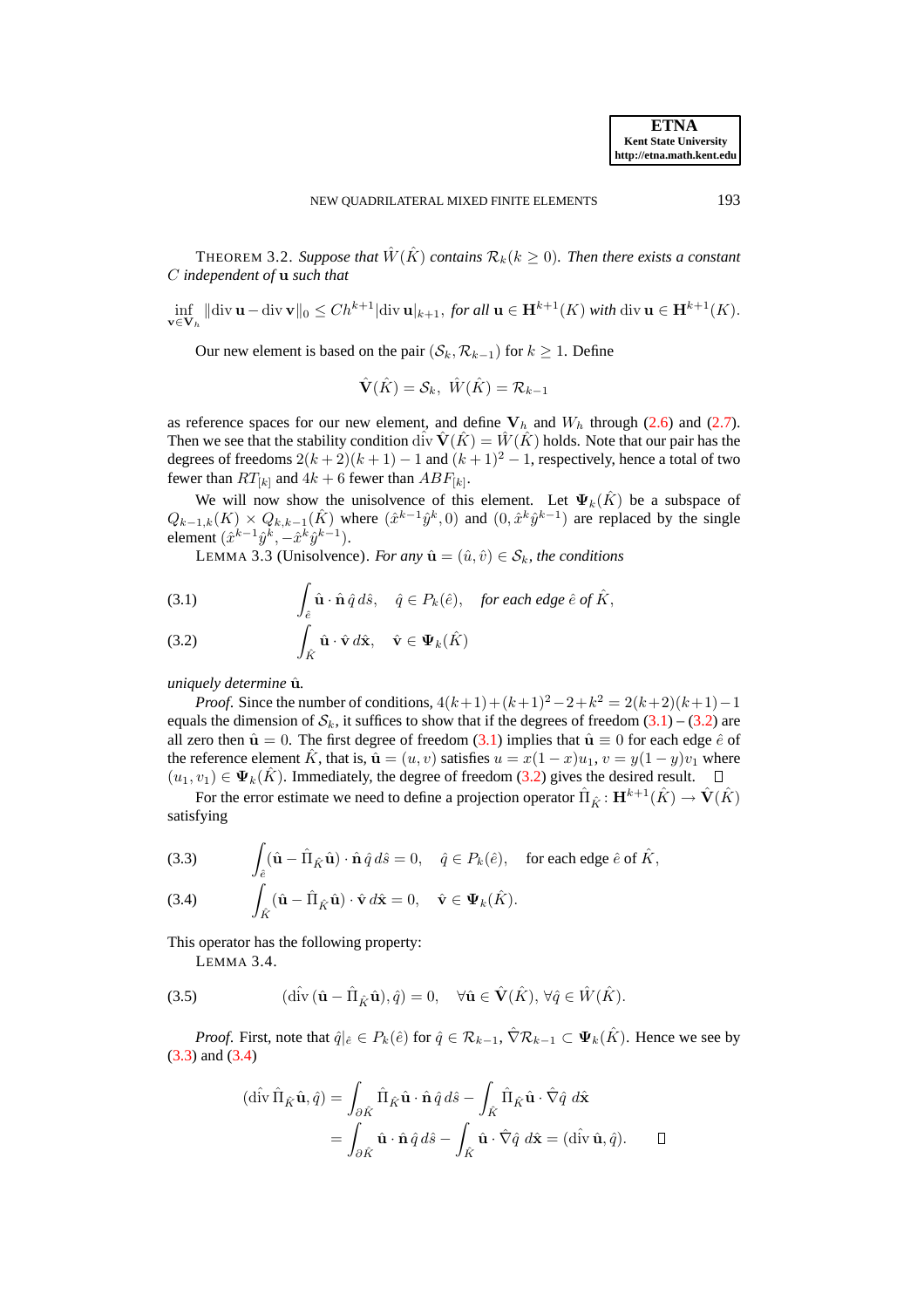194 Y. HYON AND D. Y. KWAK

Define the projection operators  $\Pi_K : \mathbf{H}^{k+1}(K) \to \mathbf{V}_h(K)$  and  $\Pi_h : \mathbf{H}^{k+1}(\Omega) \to \mathbf{V}_h$ by

$$
\Pi_K(\mathbf{u}|_K)=\mathcal{P}_K(\hat{\Pi}_{\hat{K}}(\hat{\mathbf{u}}|_{\hat{K}}))
$$

and

$$
(\Pi_h \mathbf{u})|_K = \Pi_K(\mathbf{u}|_K).
$$

We also need an operator  $\Phi_h: L^2(\Omega)\to W_h.$  First, we let  $\hat{\Phi}_{\hat{K}}$  be the local  $L^2$ -projection onto  $\hat{W}(\hat{K}) = \mathcal{R}_{k-1}$ . Then define  $\Phi_K p = (\hat{\Phi}_{\hat{K}} \hat{p}) \circ F_K^{-1}$ . Finally, we let  $(\Phi_h p)|_K = \Phi_K(p|_K)$ . Now since  $\hat{\mathbf{V}}(\hat{K}) \supset \mathcal{S}_k$ , the approximation property of  $\Pi_K$  follows from [\[3,](#page-12-11) Theorem 4.1]:

<span id="page-5-4"></span><span id="page-5-1"></span>(3.6) 
$$
\|\mathbf{u} - \Pi_K \mathbf{u}\|_{0,K} \leq Ch^{k+1} |\mathbf{u}|_{k+1,K}, \quad \forall \mathbf{u} \in \mathbf{H}^{k+1}(K).
$$

LEMMA 3.5. *We have the following approximation property of the projection operator*  $\Pi_h$ *:* 

<span id="page-5-0"></span>(3.7)  $\|\mathbf{u} - \Pi_h \mathbf{u}\|_0 \le C h^{k+1} |\mathbf{u}|_{k+1}, \quad \forall \mathbf{u} \in \mathbf{H}^{k+1}(\Omega).$ 

*Also, the following is valid:*

<span id="page-5-2"></span>
$$
(3.8) \qquad (\text{div } (\mathbf{u} - \Pi_h \mathbf{u}), q) = 0, \quad \forall \mathbf{u} \in \mathbf{V}, q \in W_h,
$$

(3.9)  $\|\text{div}\,(\mathbf{u}-\Pi_h\mathbf{u})\|_0 \leq Ch^k|\text{div}\,\mathbf{u}|_k, \ \forall \mathbf{u} \in \mathbf{H}^k(\Omega) \text{ with } \text{div}\,\mathbf{u} \in H^k(\Omega).$ 

<span id="page-5-3"></span>*Proof.* The estimate  $(3.7)$  is a result of  $(3.6)$ . For  $(3.8)$ , we see from  $(3.5)$  that for each K,

(3.10)  
\n
$$
(\text{div }\Pi_K \mathbf{u}, q)_K = (\text{div }\hat{\mathbf{u}}_k \hat{\mathbf{u}}, \hat{q})_{\hat{K}}
$$
\n
$$
= (\text{div }\hat{\mathbf{u}}, \hat{q})_{\hat{K}}
$$
\n
$$
= (\text{div }\mathbf{u}, q)_K, q \in W_h.
$$

The estimate  $(3.9)$  now follows along the lines of  $[3,$  Theorem 4.2].  $\Box$ 

REMARK 3.6.

- 1. The operator  $\Phi_h$  defined above is different from the  $L^2$ -projection  $P_h$  onto  $W_h$ , which is defined as  $((P_h p)|_K, q)_K = (p, q)_K = (\hat{p}, \hat{q} J_K)_{\hat{K}}, q \in W_h(K)$ . In fact,  $((\Phi_h p)|_K, q)_K = (\hat{\Phi}_{\hat{K}} \hat{p}, \hat{q} J_K)_{\hat{K}}.$
- 2. Note that since the divergence of  $V_h$  is not equal to  $W_h$ , the relation [\(3.10\)](#page-5-3) does not imply the relation div  $\Pi_K = \Phi_K$ div, even though di $\hat{\Pi}_{\hat{K}} = \hat{\Phi}_{\hat{K}} d\hat{\Pi}$  holds. However, one can verify that div  $\Pi_K = P_h$ div holds. Now we have the following error estimates.

THEOREM 3.7. Let  $\mathbf{u} \in \mathbf{H}^{k+1}(\Omega)$  and  $p \in H^{k+1}(\Omega)$  be the solution of [\(2.3\)](#page-1-2) and  $\mathbf{u}_h$ *and* p<sup>h</sup> *be the solution of* [\(2.4\)](#page-2-2)*. Then*

<span id="page-5-5"></span>(3.11) 
$$
\|\mathbf{u} - \mathbf{u}_h\|_0 \leq Ch^{k+1} \|\mathbf{u}\|_{k+1},
$$

$$
\|\text{div}(\mathbf{u} - \mathbf{u}_h)\|_0 \leq Ch^k \|\text{div}\,\mathbf{u}\|_k,
$$

$$
\|\mathbf{w}_h\|_{\mathbf{0}} \leq Ch \|\mathbf{w}_h\|_{\mathbf{0}}^2,
$$
  

$$
\|\Phi_h p - p_h\|_{\mathbf{0}} \leq Ch^{k+1} \|\mathbf{u}\|_{k+1},
$$

$$
(3.12) \t\t\t ||p - p_h||_0 \le Ch^k ||p||_{k+1}.
$$

*Proof.* These estimates essentially follow along the same lines as [\[3,](#page-12-11) Theorem 6.1, 6.2] using Theorems  $3.1$ ,  $3.2$  and Lemma  $3.5$ . However, the estimates  $(3.11)$ ,  $(3.12)$  are not optimal. Note that the loss of order results from the fact that  $\mathcal{R}_{k-1} \subsetneq Q_{k,k}$ . □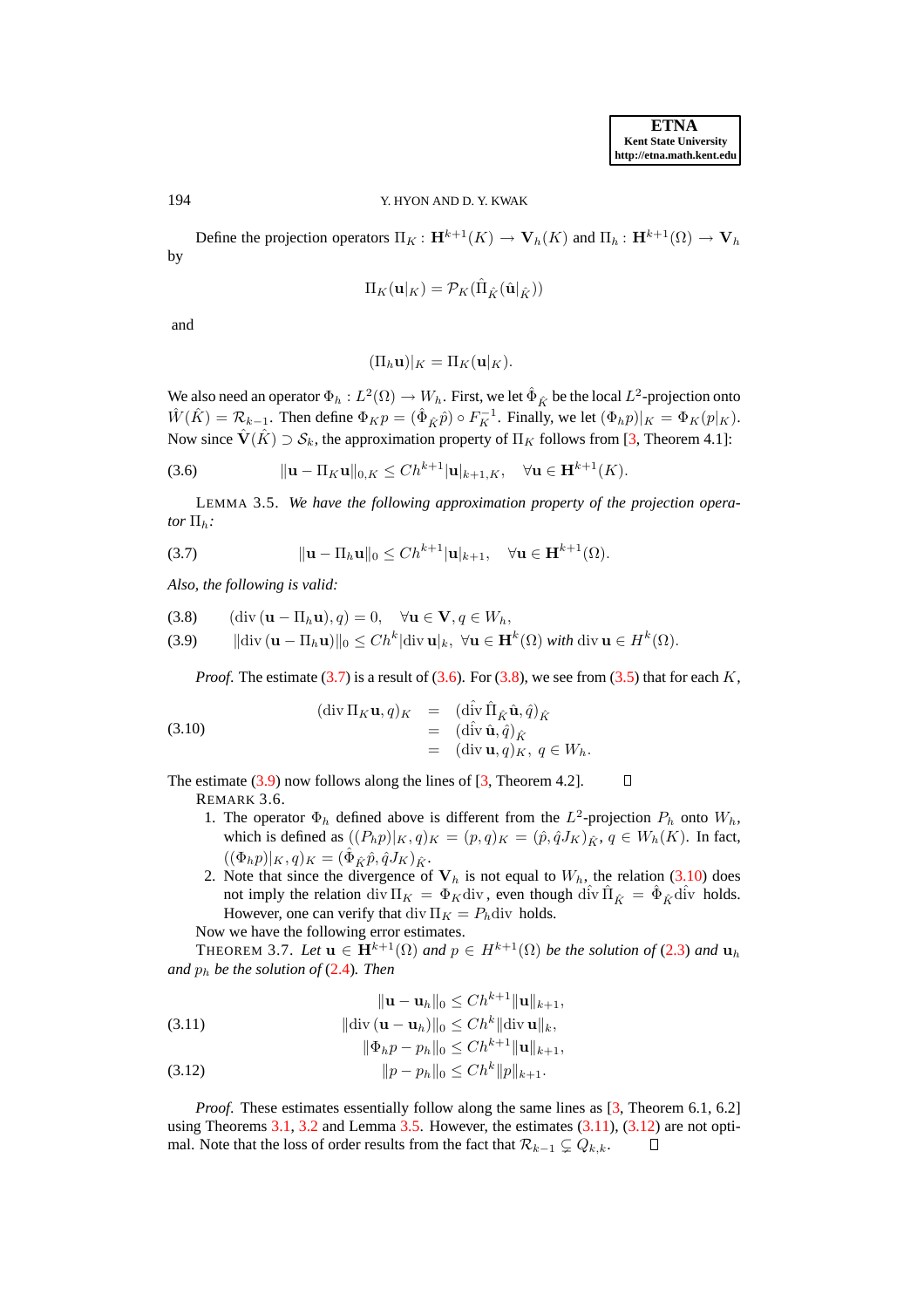**4. Post-processing.** In this section, we present some post-processing techniques that produce an optimal-order error for pressure and divergence.

**4.1. Local post-processing for the pressure.** In order to enhance the convergence order in pressure, we apply a simple local postprocessing scheme using the pressure space of  $RT_{[k]}$ . We first define the pressure space,  $W_h^{RT}$ , related to  $RT_{[k]}$ ,

$$
W_h^{RT}(K) = \{ w = \hat{w} \circ F_K^{-1}, \, \hat{w} \in Q_{k,k} \}.
$$

Given the solution  $(\mathbf{u}_h, p_h)$  of [\(2.4\)](#page-2-2), we define a new pressure solution  $p_h^{\#} \in W_h^{RT}$ locally on each element  $K \in \mathcal{T}_h$  as follows:

<span id="page-6-0"></span>(4.1) 
$$
\int_{K} \kappa \nabla p_h^{\#} \cdot \nabla q \, d\mathbf{x} = -\int_{K} \mathbf{u}_h \cdot \nabla q \, d\mathbf{x}, \quad \forall q \in W_h^{RT}(K),
$$

(4.2) 
$$
\int_K p_h^{\#} d\mathbf{x} = \int_K p_h d\mathbf{x}.
$$

This technique has been suggested by Stenberg in the case of BDM on affine elements [\[17\]](#page-12-14). Since the space  $W<sub>h</sub>$  contains non-polynomials on quadrilateral element, the proof needs a modification. Here we present a modified proof which also handles the general coefficients.

THEOREM 4.1. *If*  $p \in H^{k+1}(\Omega)$  *and*  $\mathbf{u} \in \mathbf{H}^{k+1}(\Omega)$  *are the solutions of* [\(2.2\)](#page-1-1)  $(k \geq 1)$ and  $p_h^{\#}$  is given by [\(4.1\)](#page-6-0) and [\(4.2\)](#page-6-0), then we have

(4.3) 
$$
||p - p_h^{\#}||_0 \leq Ch^{k+1} |\mathbf{u}|_{k+1}.
$$

*Proof.* Let  $\Phi_K^{RT}$  :  $L^2(K) \to W_h^{RT}(K)$  be the local projection operator defined by  $\Phi_K^{RT} p = (\hat{\Phi}_{\hat{K}}^{RT} \hat{p}) \circ F_K^{-1}$ , where  $\hat{\Phi}_{\hat{K}}^{RT}$  is the  $L^2$ -projection onto  $\hat{W}^{RT}(\hat{K})$ , and put  $q = \Phi_K^{RT} p - p_h^{\#} \in W_h^{RT}$ . Then using the weighted norm  $\| \cdot \|_{0,\kappa,K} := (\kappa \cdot, \cdot)_K^{1/2}$  and weighted semi-norm  $|\cdot|_{1,\kappa,K} := (\kappa \nabla \cdot, \nabla \cdot)_{K}^{1/2}$ , we have

<span id="page-6-2"></span>
$$
|q|_{1,\kappa,K}^2 = \int_K \kappa \nabla ((\Phi_K^{RT} p - p_h^{\#}) \cdot \nabla q \, dx
$$
  
= 
$$
\int_K \kappa \nabla (\Phi_K^{RT} p - p) \cdot \nabla q \, dx + \int_K \kappa \nabla (p - p_h^{\#}) \cdot \nabla q \, dx
$$
  
= 
$$
\int_K \kappa \nabla (\Phi_K^{RT} p - p) \cdot \nabla q \, dx + \int_K (-\mathbf{u} + \mathbf{u}_h) \cdot \nabla q \, dx,
$$

where [\(4.1\)](#page-6-0) was used. Now by the Cauchy-Schwarz inequality, we have

$$
|q|_{1,\kappa,K} \leq C_1 |p - \Phi_K^{RT} p|_{1,\kappa,K} + C_2 \|\mathbf{u} - \mathbf{u}_h\|_{0,\kappa,K},
$$

where  $C_i$ ,  $i = 1, 2$ , are constants. By the norm equivalence, we have

<span id="page-6-1"></span>
$$
|q|_{1,K} \leq C|p - \Phi_K^{RT} p|_{1,K} + C \|\mathbf{u} - \mathbf{u}_h\|_{0,K}.
$$

Next, we let  $\dot{q} = q - \bar{q}$ , where  $\bar{q} = \frac{1}{\text{Area}(K)} \int_K q \, d\mathbf{x}$  is the average of q over K. Then we have by the Poincaré inequality

(4.4) 
$$
\| \dot{q} \|_{0,K} \leq Ch |\dot{q}|_{1,K} = Ch |q|_{1,K} \leq Ch (|p - \Phi_{K}^{RT} p|_{1,K} + ||\mathbf{u} - \mathbf{u}_{h}||_{0,K}).
$$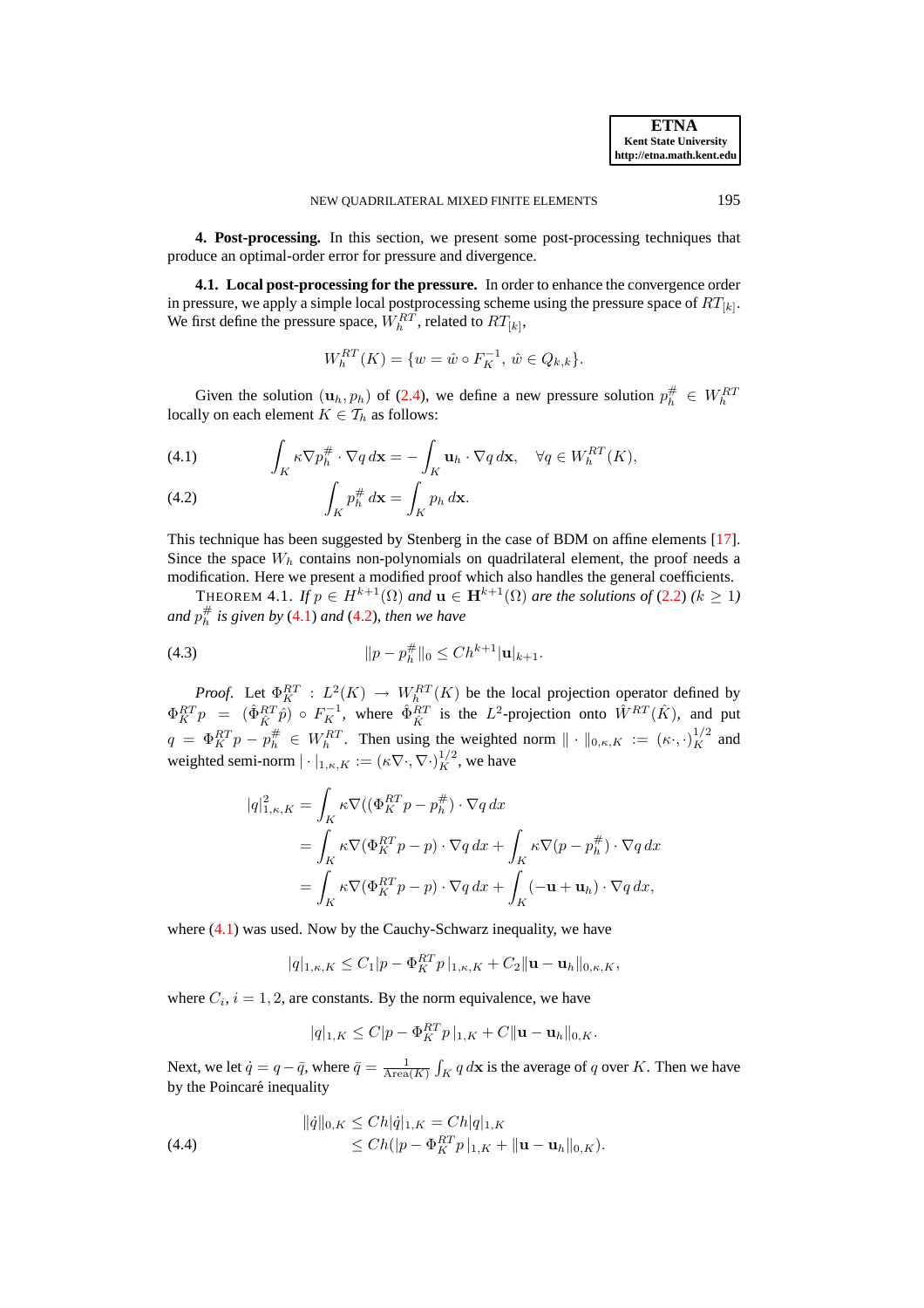## 196 Y. HYON AND D. Y. KWAK

Also, by [\(4.2\)](#page-6-0) and the fact that  $(\Phi_K^{RT} p, 1)_K = (\Phi_K p, 1)_K$ , we have

$$
\|\bar{q}\|_{\infty} = \left| \frac{1}{\text{Area}(K)} \int_{K} (\Phi_{K}^{RT} p - p_{h}^{\#}) d\mathbf{x} \right| = \left| \frac{1}{\text{Area}(K)} \int_{K} (\Phi_{K} p - p_{h}) d\mathbf{x} \right|
$$
  

$$
\leq Ch^{-1} \|\Phi_{K} p - p_{h}\|_{0,K}.
$$

Hence,

(4.5) 
$$
\|\bar{q}\|_{0,K} \leq Ch \|\bar{q}\|_{\infty} \leq C \|\Phi_K p - p_h\|_{0,K}.
$$

Finally, using  $(4.4)$  and  $(4.5)$ , we have

<span id="page-7-0"></span>
$$
||p - p_h^{\#}||_{0,K}
$$
  
=  $||p - \Phi_K^{RT} p + \Phi_K^{RT} p - p_h^{\#}||_{0,K} = ||p - \Phi_K^{RT} p + \dot{q} + \bar{q}||_{0,K}$   
 $\leq ||p - \Phi_K^{RT} p||_{0,K} + ||\dot{q}||_{0,K} + ||\bar{q}||_{0,K}$   
 $\leq ||p - \Phi_K^{RT} p||_{0,K} + Ch(|p - \Phi_K^{RT} p)|_{1,K} + ||\mathbf{u} - \mathbf{u}_h||_{0,K} + C ||\Phi_K p - p_h||_{0,K}.$ 

Now the estimate follows from the approximation property of  $\Phi_K^{RT}$ , the estimates [\(3.11\)](#page-5-5), [\(3.12\)](#page-5-5), and summation over all  $K \in \mathcal{T}_h$ .  $\Box$ 

**4.2. Local post-processing for divergence.** According to the discussion in the previous sections, one has to enrich  $\hat{V}(K)$  in order to obtain optimal order in divergence norm, so that  $\hat{\text{div}} \hat{\textbf{V}}(\hat{K}) \supset \mathcal{R}_k$ . The result is  $ABF_{[k]}$  mentioned earlier, for which an improved estimate  $(3.9)$  holds, with  $k + 1$  in place of k, at the cost of extra degrees of freedom. However, if one wants an optimal divergence, there is a simple way as we show below. First, we introduce some notations:

$$
\mathbf{V}_{h}^{ABF}(K) = \{ \mathbf{v} = \mathcal{P}_{K}\hat{\mathbf{v}}, \ \hat{\mathbf{v}} \in ABF_{[k]} \},
$$
  

$$
W_{h}^{ABF}(K) = \{ w = \hat{w} \circ F_{K}^{-1}, \ \hat{w} \in \mathcal{R}_{k} \}.
$$

The corresponding global spaces  $V_h^{ABF}$  and  $W_h^{ABF}$  are defined in an obvious manner. The notation  $V_h^{RT}$  is used for the velocity space of  $RT_{[k]}$ . We consider the following problem: Find div  $\mathbf{e}_h^* \in \widetilde{\mathbf{V}}_h^{ABF}$  such that

(4.6) 
$$
(\text{div } \mathbf{e}_h^*, q_h) = (f, q_h) - (cp_h^{\#}, q_h) - (\text{div } \mathbf{u}_h, q_h), \quad \forall q_h \in W_h^{ABF}.
$$

<span id="page-7-1"></span>Let div  $\mathbf{u}_h^{\#} = \text{div } \mathbf{u}_h + \text{div } \mathbf{e}_h^*$ . Then, we see that [\(4.6\)](#page-7-1) is equivalent to solving

<span id="page-7-2"></span>
$$
(\text{div } \mathbf{u}_h^{\#}, q_h) = (f - cp_h^{\#}, q_h), \quad \forall q_h \in W_h^{ABF}.
$$

In other words,

(4.7) 
$$
\operatorname{div} \mathbf{u}_h^{\#} = P_K^{ABF} (f - cp_h^{\#}),
$$

where  $P_K^{ABF}: L^2(K) \to W_h^{ABF}(K)$  is the local  $L^2$  projection operator defined by

$$
(P^{ABF}_K p,q)_K = (p,q)_K = (\hat{p},\hat{q}J_K)_{\hat{K}}, \text{ for all } \hat{q} \in \hat{W}^{ABF} = \mathcal{R}_k.
$$

For the analysis, subtract  $(4.7)$  from the second equation of  $(2.4)$  to see

$$
\begin{aligned} \text{div}\left(\mathbf{u} - \mathbf{u}_h^{\#}\right) &= f - cp - P_h^{ABF}(f - cp_h^{\#}) \\ &= (I - P_K^{ABF})f - (cp - P_K^{ABF}(cp_h^{\#})) \\ &= (I - P_K^{ABF})(f - cp) - P_K^{ABF}(cp - cp_h^{\#}). \end{aligned}
$$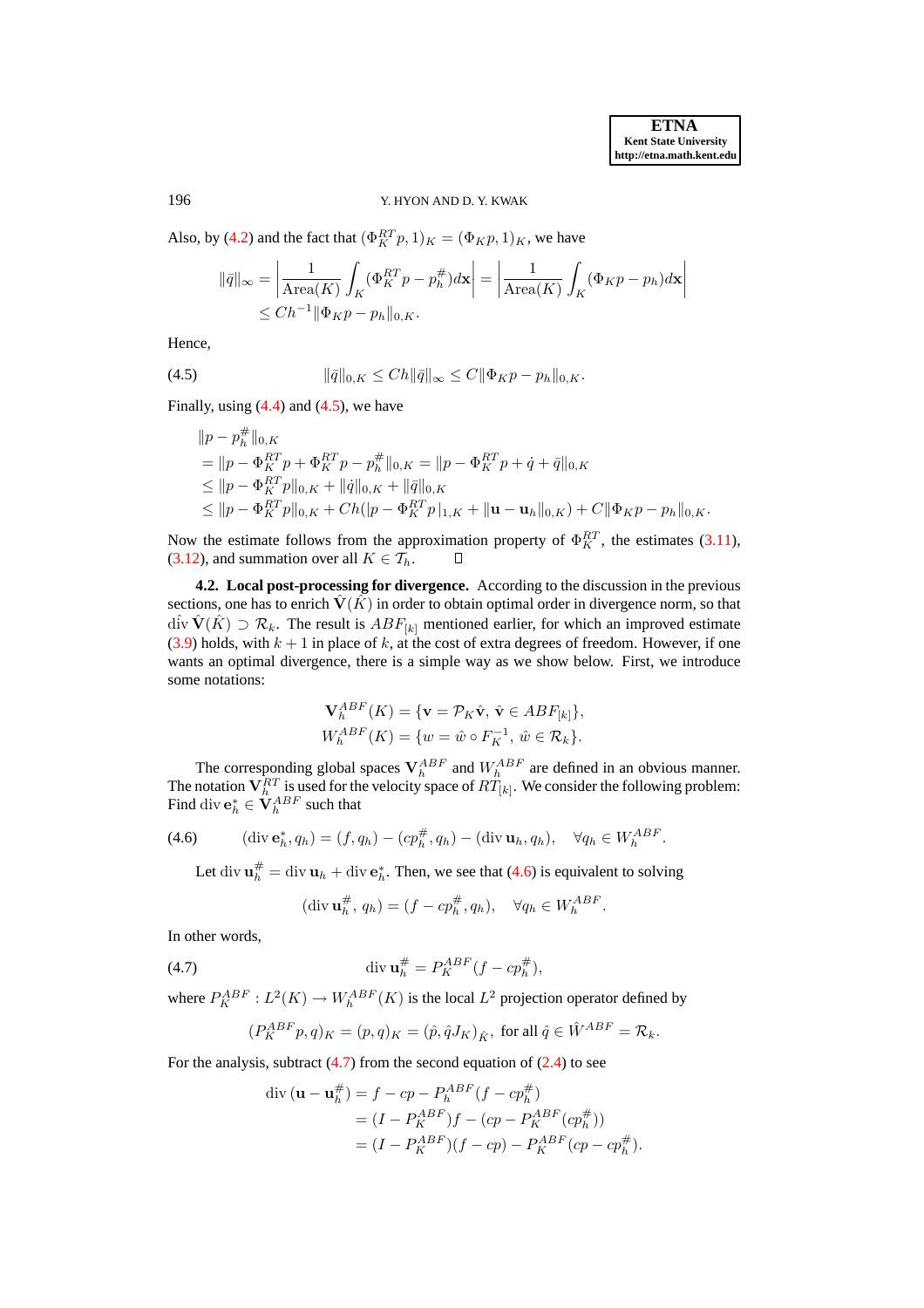Hence,

<span id="page-8-0"></span>
$$
\|\text{div}\,(\mathbf{u}-\mathbf{u}_h^{\#})\|_{0,K} \le \| (I - P_K^{ABF})(f - cp) \|_{0,K}
$$
  

$$
+ \| P_K^{ABF} \| \cdot \| c \|_{0,K} \| p - p_h^{\#} \|_{0,K}
$$
  

$$
\le C h^{k+1} |\text{div}\, \mathbf{u}|_{k+1,K} + C h^{k+1} \| P_K^{ABF} \| |\mathbf{u}|_{k+1},
$$

#

where  $||P_K^{ABF}||$  is the operator norm. Let us divert briefly and show that  $||P_K^{ABF}|| \leq 1$ . For any  $\phi \in L^2(K)$ , we have

$$
\|P_{K}^{ABF}\phi\|_{0,K}^{2} = (P_{K}^{ABF}\phi, P_{K}^{ABF}\phi)_{K} = (\hat{\phi}, \widehat{P_{K}^{ABF}\phi}J_{K})_{K}
$$
  

$$
\leq (\hat{\phi}, \hat{\phi}J_{K})_{K}^{1/2} \cdot (\widehat{P_{K}^{ABF}\phi}, \widehat{P_{K}^{ABF}\phi}J_{K})_{K}^{1/2} = \|\phi\|_{0,K} \|P_{K}^{ABF}\phi\|_{0,K}.
$$

Thus,  $||P_K^{ABF}|| \leq 1$ .

Now the following result follows from [\(4.3\)](#page-6-2), [\(4.8\)](#page-8-0), the approximation property, and the boundedness of  $P_K^{ABF}$ .

PROPOSITION 4.2. Let  $\mathbf{u}$  *be the solution of problem* [\(2.1\)](#page-1-0) *such that*  $\mathbf{u} \in \mathbf{H}^{k+1}(\Omega)$  *and* div  $\mathbf{u} \in \mathbf{H}^{k+1}(\Omega)$ , and div  $\mathbf{u}_h^{\#}$  be defined as in [\(4.7\)](#page-7-2). Then we have:

$$
\|\operatorname{div}\left(\mathbf{u}-\mathbf{u}_h^{\#}\right)\|_0 \leq Ch^{k+1}|\operatorname{div}\mathbf{u}|_{k+1}.
$$

REMARK 4.3.

- 1. To compute div  $\mathbf{u}_h^{\#}$ , we do not solve [\(4.6\)](#page-7-1). Instead, we obtain it as a projection of  $f - cp_h^{\#}$  as in [\(4.7\)](#page-7-2). In particular, when  $c = 0$ , div  $\mathbf{u}_h^{\#}$  can be obtained without computing  $\mathbf{u}_h$ .
- 2. This procedure can be easily incorporated into the existing codes written using  $RT$ element.
- 3. It would be interesting to consider the three-dimensional case, but the 3D Raviart-Thomas-Nedelec element space [\[14\]](#page-12-15) does not achieve optimal  $L^2$  approximation as numerical experiments show [\[13\]](#page-12-16). In fact, one can verify with tedious calculation that the Raviart-Thomas-Nedelec element does not contain  $P_k$  under the Piola map even for  $k = 0$ . Further investigations are needed for three-dimensional problems.

**5. Numerical results.** In this section, we report some numerical simulations to confirm our theoretical results. We solve problem [\(2.4\)](#page-2-2) with  $\kappa = I$  and  $c = 1$  on the unit square  $\bar{\Omega} = [0, 1] \times [0, 1]$ . The function  $p(x, y) = \log(x^3 + y^2 + 4) \sin(\pi x) (y^2 - y)$  is chosen as the exact solution. When  $k = 1$ , there are eleven degrees of freedom for the velocity space  $S_1$ , and three for the pressure space  $\mathcal{R}_0$ , on each element. Grids are distorted as in Figure [5.1,](#page-9-0) where  $\alpha$  ( $0 \leq \alpha < 1$ ) is the measure of distortion. The results for  $\alpha = 0, 0.2, 0.6$  and  $\alpha = 0.99$  are reported. In all cases, the discrete  $L^2$ -norm is measured at nine Gauss points.

Our new element has second order accuracy for all variables in case of a rectangular element ( $\alpha = 0$ ). As the element becomes distorted, only the velocity shows second order accuracy, while the post-processing shows second order for the other variable. The odd numbered tables show the results without post-processing  $(p_h, \mathbf{u}_h, \text{and } \text{div } \mathbf{u}_h)$ , while the even numbered tables show those with post-processing  $(p_h^{\#} \text{ and } \text{div } \mathbf{u}_h^{\#})$ . Note that our scheme works even when the element almost degenerates into a triangle and the shape regularity does not hold ( $\alpha = 0.99$ ). As a comparison, we test the  $RT_{[1]}$  element. The results are listed in Tables [5.9](#page-11-0) (for  $\alpha = 0$ ) and [5.10](#page-11-1) (for  $\alpha = 0.99$ ). The orders of convergence are exactly as predicted by the theory, and post-processing increases pressure and divergence orders by one.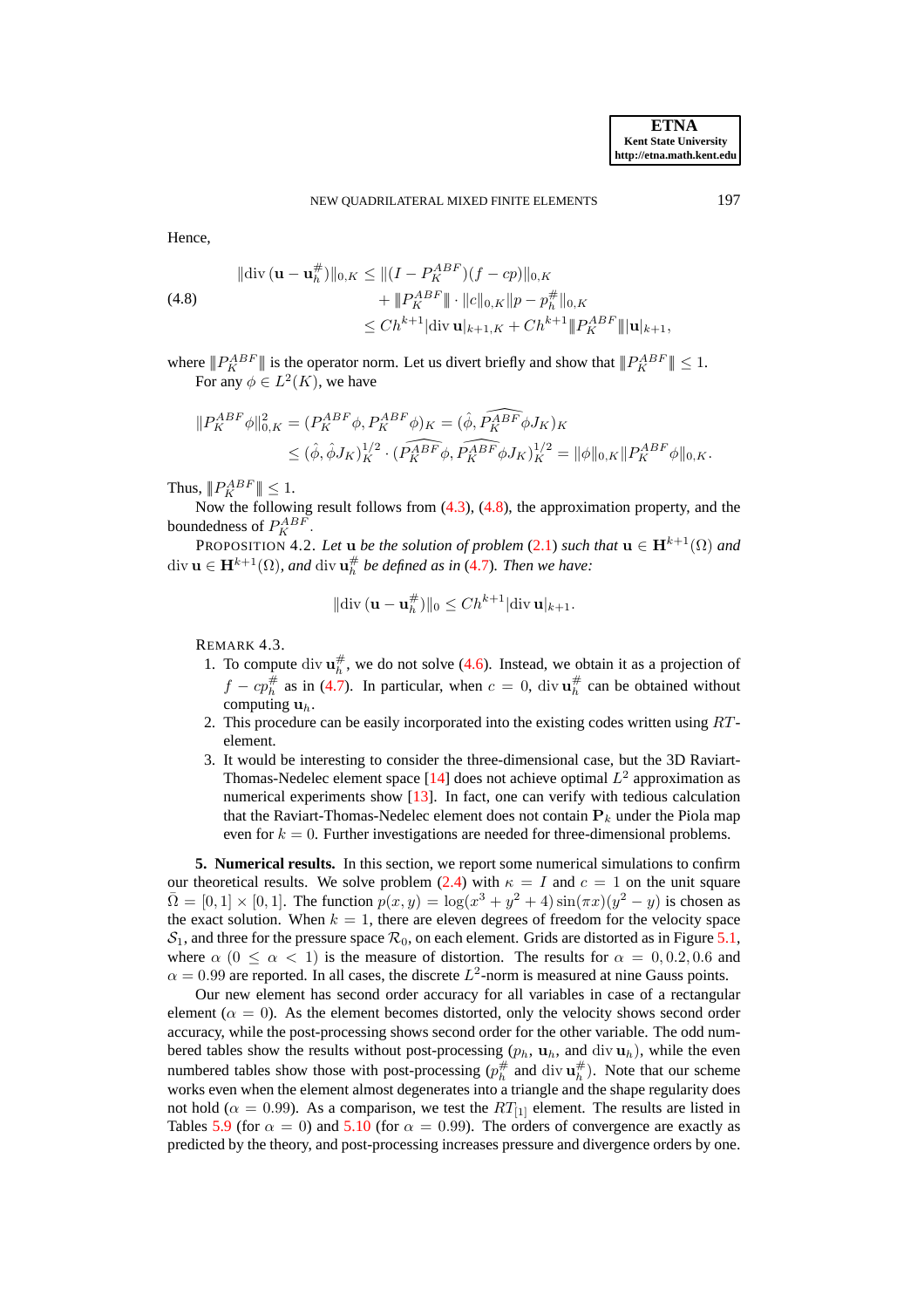# 198 Y. HYON AND D. Y. KWAK



<span id="page-9-0"></span>FIGURE 5.1. *An example : trapzoidal grid with* α *factor.*

Alternatively, the divergence can be obtained from the  $L^2$ -projection of  $f - cp_h^{\#}$  as indicated by the remark above.

It would be interesting to compare the total cost of the new element and  $RT_{[1]}$ . The new element has  $11 + 3 = 14$  unknowns per element, while the  $RT_{[1]}$  has  $12 + 4 = 16$ . Thus, the total number of unknowns are roughly  $N_1 = 14/h^2$  versus  $N_2 = 16/h^2$  where h is the grid size. The exact comparison is not possible, but the cost to solve the saddle point system in  $N$ unknown is at least  $O(N^2)$ . So we can save relatively about  $(N_2^2-N_1^2)/N_2^2=(1-7^2/8^2)\approx$ 12.5%. Instead, the added cost for local post-processing is at most proportional to  $N_1$ , which is negligible.

| TABLE 5.1                            |  |
|--------------------------------------|--|
| <i>Results with</i> $\alpha = 0.0$ . |  |

|    | $  p-p_h  _0$ |       | $\ \mathbf{u}-\mathbf{u}_h\ _0$ |       | $\ \text{div}\left(\mathbf{u}-\mathbf{u}_h\right)\ _0$ |       |
|----|---------------|-------|---------------------------------|-------|--------------------------------------------------------|-------|
| n  | error         | order | error                           | order | error                                                  | order |
| 4  | 1.1668e-02    |       | 2.1495e-02                      |       | 1.1806e-01                                             |       |
| 8  | 2.9998e-03    | 1.95  | 5.3625e-03                      | 2.00  | 2.9998e-02                                             | 1.97  |
| 16 | 7.5518e-04    | 1.98  | 1.3401e-03                      | 2.00  | 7.5309e-03                                             | 1.96  |
| 32 | 1.8912e-04    | 1.99  | 3.3501e-04                      | 2.00  | 1.8846e-03                                             | 1.99  |
| 64 | 4.7301e-05    | 1.99  | 8.3752e-05                      | 2.00  | 4.7129e-04                                             | 1.99  |

TABLE 5.2 *Post-processed results with*  $\alpha = 0.0$ *.* 

|    | $  p-p_h^{\#}  _0$ |       | $\ \text{div}\,(\mathbf{u}-\mathbf{u}_h^{\#})\ _0$ |       |  |
|----|--------------------|-------|----------------------------------------------------|-------|--|
| n  | error              | order | error                                              | order |  |
| 4  | 6.7860e-03         |       | 6.9514e-03                                         |       |  |
| 8  | 1.6974e-03         | 2.00  | 1.7048e-03                                         | 2.02  |  |
| 16 | 4.2445e-04         | 2.00  | 4.2487e-04                                         | 2.00  |  |
| 32 | 1.0612e-04         | 2.00  | 1.0614e-04                                         | 2.00  |  |
| 64 | 2.6532e-05         | 2.00  | 2.6532e-05                                         | 2.00  |  |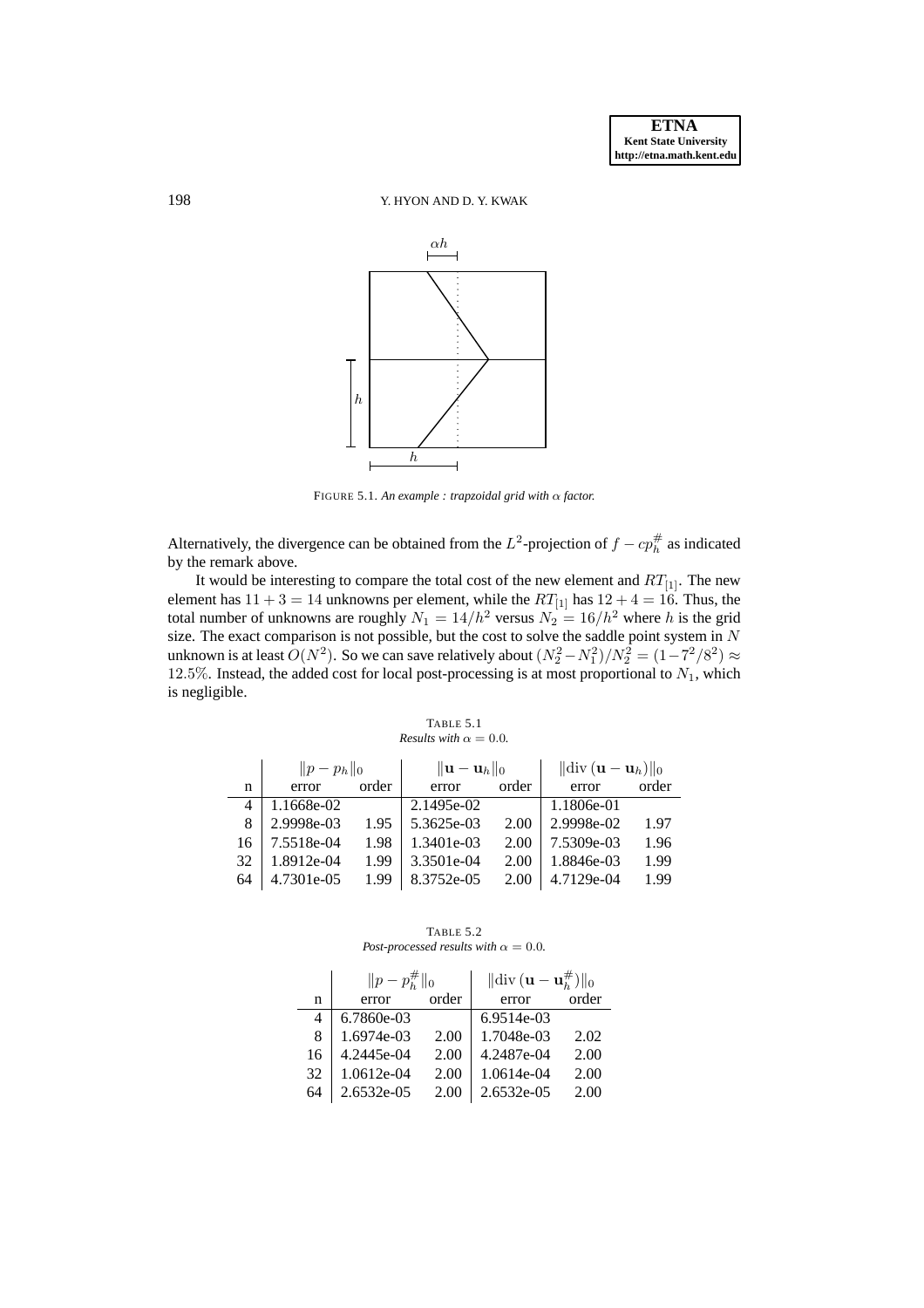# NEW QUADRILATERAL MIXED FINITE ELEMENTS 199

TABLE 5.3 *Results with*  $\alpha = 0.2$ *.* 

|    | $  p-p_h  _0$ |       | $\ \mathbf{u}-\mathbf{u}_h\ _0$ |       | $\ \text{div}\left(\mathbf{u}-\mathbf{u}_h\right)\ _0$ |       |
|----|---------------|-------|---------------------------------|-------|--------------------------------------------------------|-------|
| n  | error         | order | error                           | order | error                                                  | order |
| 4  | 1.2990e-02    |       | 2.4174e-02                      |       | 2.2704e-01                                             |       |
| 8  | 3.9874e-03    | 1.70  | 6.1410e-03                      | 1.97  | 1.0397e-01                                             | 1.12  |
| 16 | 1.4835e-03    | 1.42  | 1.5494e-03                      | 1.98  | 5.0588e-02                                             | 1.03  |
| 32 | 6.6133e-04    | 1.16  | 3.8912e-04                      | 1.99  | 2.5111e-02                                             | 1.01  |
| 64 | 3.1977e-04    | 1.04  | 9.7495e-05                      | 1.99  | 1.2533e-02                                             | 1.00  |

TABLE 5.4 *Post-processed results with*  $\alpha = 0.2$ *.* 

|    | $  p-p_h^{\#}  _0$ |       | $\ \text{div}\,(\mathbf{u}-\mathbf{u}_h^{\#})\ _0$ |       |  |
|----|--------------------|-------|----------------------------------------------------|-------|--|
| n  | error              | order | error                                              | order |  |
| 4  | 7.7270e-03         |       | 8.0530e-03                                         |       |  |
| 8  | 1.9349e-03         | 1.99  | 1.9653e-03                                         | 2.03  |  |
| 16 | 4.8417e-04         | 1.99  | 4.8922e-04                                         | 2.00  |  |
| 32 | 1.2108e-04         | 1.99  | 1.2219e-04                                         | 2.00  |  |
| 64 | 3.0274e-05         | 1.99  | 3.0542e-05                                         | 2.00  |  |

TABLE 5.5 *Results with*  $\alpha = 0.6$ *.* 

|    | $  p-p_h  _0$ |       | $\ \mathbf{u}-\mathbf{u}_h\ _0$ |       | $\ \text{div}\left(\mathbf{u}-\mathbf{u}_h\right)\ _0$ |       |
|----|---------------|-------|---------------------------------|-------|--------------------------------------------------------|-------|
| n  | error         | order | error                           | order | error                                                  | order |
| 4  | 2.1076e-02    |       | 4.4702e-02                      |       | 6.4683e-01                                             |       |
| 8  | 8.4839e-03    | 1.31  | 1.1927e-02                      | 1.90  | 3.3039e-01                                             | 0.96  |
| 16 | 3.9115e-03    | 1.11  | 3.0764e-03                      | 1.95  | 1.6580e-01                                             | 0.99  |
| 32 | 1.9113e-03    | 1.03  | 7.8044e-04                      | 1.97  | 8.2979e-02                                             | 0.99  |
| 64 | 9.5004e-04    | 1.00  | 1.9647e-04                      | 1.98  | 4.1500e-02                                             | 0.99  |

TABLE 5.6 *Post-processed results with*  $\alpha = 0.6$ *.* 

|    | $  p-p_h^{\#}  _0$ |       | $\ \text{div}(\mathbf{u}-\mathbf{u}_h^{\#})\ _0$ |       |
|----|--------------------|-------|--------------------------------------------------|-------|
| n  | error              | order | error                                            | order |
| 4  | 1.3710e-02         |       | 1.7683e-02                                       |       |
| 8  | 3.4603e-03         | 1.98  | 4.1843e-03                                       | 2.07  |
| 16 | 8.6822e-04         | 1.99  | 1.0325e-03                                       | 2.01  |
| 32 | 2.1730e-04         | 1.99  | 2.5733e-04                                       | 2.00  |
| 64 | 5.4342e-05         | 1.99  | 6.4283e-05                                       | 2.00  |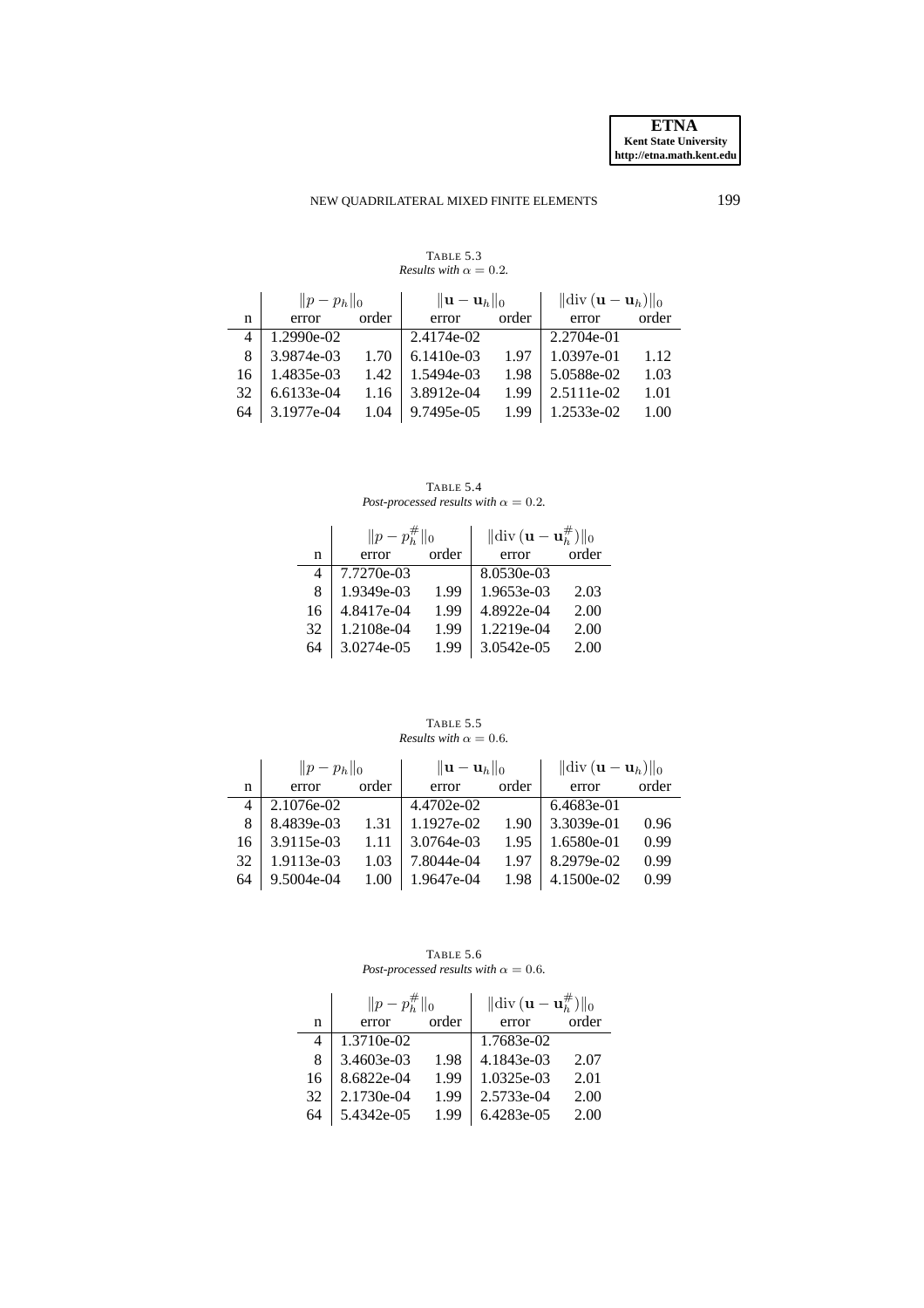# 200 Y. HYON AND D. Y. KWAK

|    | $  p-p_h  _0$ |       | $\ \mathbf{u}-\mathbf{u}_h\ _0$ |       | $\ \text{div}\left(\mathbf{u}-\mathbf{u}_h\right)\ _0$ |       |
|----|---------------|-------|---------------------------------|-------|--------------------------------------------------------|-------|
| n  | error         | order | error                           | order | error                                                  | order |
|    | 3.2052e-02    |       | 8.4730e-02                      |       | $1.3579e-00$                                           |       |
| 8  | 1.3586e-02    | 1.23  | 2.4275e-02                      | 1.80  | 7.1167e-01                                             | 0.93  |
| 16 | 6.3981e-03    | 1.08  | 6.4658e-03                      | 1.90  | 3.5943e-01                                             | 0.98  |
| 32 | 3.1466e-03    | 1.02  | 1.6648e-03                      | 1.95  | 1.8017e-01                                             | 0.99  |
| 64 | 1.5666e-03    | 1.00  | 4.2207e-04                      | 1.97  | 9.0150e-02                                             | 0.99  |

TABLE 5.7 *Results with*  $\alpha = 0.99$ *.* 

TABLE 5.8 *Post-processed results with*  $\alpha = 0.99$ *.* 

|    | $  p-p_h^{\#}  _0$ |       | $\ \text{div}(\mathbf{u}-\mathbf{u}_h^{\#})\ _0$ |       |  |
|----|--------------------|-------|--------------------------------------------------|-------|--|
| n  | error              | order | error                                            | order |  |
|    | 2.1044e-02         |       | 3.4112e-02                                       |       |  |
| 8  | 5.3703e-03         | 1.97  | 7.6588e-03                                       | 2.15  |  |
| 16 | 1.3507e-03         | 1.99  | 1.8551e-03                                       | 2.04  |  |
| 32 | 3.3822e-04         | 1.99  | 4.5992e-04                                       | 2.01  |  |
| 64 | 8.4590e-05         | 1.99  | 1.1473e-04                                       | 2.00  |  |

<span id="page-11-0"></span>**TABLE 5.9**<br>*Results with*  $\alpha = 0$  *for*  $RT_{[1]}$ *.* 

|    | $  p-p_h  _0$ |       | $\ \mathbf{u}-\mathbf{u}_h\ _0$ |       | $\ \text{div}\left(\mathbf{u}-\mathbf{u}_h\right)\ _0$ |       |
|----|---------------|-------|---------------------------------|-------|--------------------------------------------------------|-------|
| n  | error         | order | error                           | order | error                                                  | order |
|    | 6.7709e-03    |       | $2.1413e-02$                    |       | 9.7288e-02                                             |       |
| 8  | 1.6966e-03    | 1.99  | 5.3582e-03                      | 1.99  | 2.4330e-02                                             | 2.00  |
| 16 | 4.2441e-04    | 1.99  | 1.3399e-03                      | 2.00  | 6.0836e-03                                             | 2.00  |
| 32 | 1.0611e-04    | 1.99  | 3.3500e-04                      | 2.00  | 1.5209e-03                                             | 2.00  |
| 64 | 2.6530e-05    | 1.99  | 8.3751e-05                      | 2.00  | 3.8025e-04                                             | 2.00  |

<span id="page-11-1"></span>**TABLE 5.10**<br>*Results with*  $\alpha = 0.99$  *for*  $RT_{[1]}$ *.* 

|    | $  p-p_h  _0$ |       | $\ \mathbf{u}-\mathbf{u}_h\ _0$ |       | $\ \text{div}\left(\mathbf{u}-\mathbf{u}_h\right)\ _0$ |       |
|----|---------------|-------|---------------------------------|-------|--------------------------------------------------------|-------|
| n  | error         | order | error                           | order | error                                                  | order |
|    | 1.8171e-02    |       | 7.1774e-02                      |       | 6.7905e-01                                             |       |
| 8  | 4.6367e-03    | 1.97  | 1.9508e-02                      | 1.87  | 3.3798e-01                                             | 1.00  |
| 16 | 1.1652e-03    | 1.99  | 5.0727e-03                      | 1.94  | 1.6870e-01                                             | 1.00  |
| 32 | 2.9163e-04    | 1.99  | 1.2929e-03                      | 1.97  | 8.4357e-02                                             | 1.00  |
| 64 | 7.2927e-05    | 1.99  | 3.2636e-04                      | 1.98  | 4.2191e-02                                             | 1.00  |